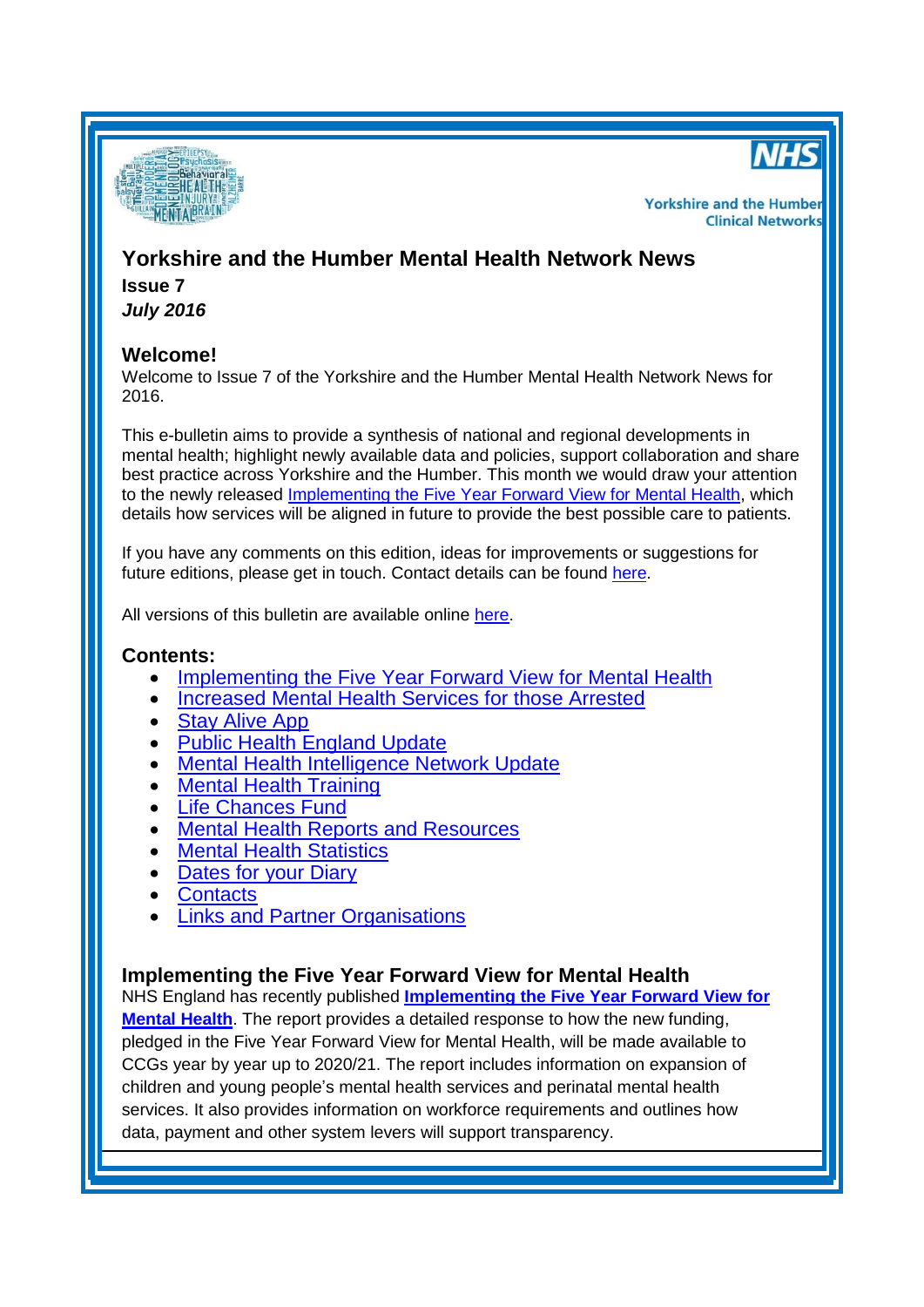## <span id="page-1-0"></span>**Increased Mental Health Services for those Arrested**

The Department of Health has announced an extra 12 million pounds to be spent over the next two years to expand and improve **[services that make mental health](https://www.gov.uk/government/news/increased-mental-health-services-for-those-arrested)  [assessments available to those arrested](https://www.gov.uk/government/news/increased-mental-health-services-for-those-arrested)**. The funding will be focussed on liaison and diversion services based in police custody suites and criminal courts across England. The funding is intended to ensure that those with autism, learning difficulties and mental ill health get the right care in the right place first time.

# <span id="page-1-1"></span>**Stay Alive App**

Grassroots Suicide Prevention mental health charity has developed and launched the Stay Alive App. The app is aimed at people who are at risk of suicide and their family and friends. The app can be personalised to the user and offers practical support including national helplines, a safety plan and research based reasons for living.

To find out more about the app please click **[here](http://www.crisiscareconcordat.org.uk/inspiration/staying-alive-grassroots-suicide-prevention-app/?utm_source=Mind&utm_medium=email&utm_campaign=7277226_CCC%20Newsletter%20June%202016&dm_i=CZC,4BZ56,HEHBL7,FVJQS,1)**.

# <span id="page-1-2"></span>**Public Health England Update**

The regional mental health and suicide prevention network is developing its 2016/17 work plan based on the outputs of the Five Year Forward View for Mental Health.

The prevention concordant is a key element to this work and is intended to:

- Facilitate every local area to create a joint mental illness prevention plan led by local Health & Wellbeing Boards by the end of 2017.
- Enable every area to use the best data available to plan and commission the right mix of provision to meet local needs.
- Promote every area embedding their arrangements in local STPs.
- Work with PHE Centres to support the development of collaborative local partnerships.

This will be underpinned by a 'local first' approach to establishing:

- A national agreement between agencies and organisations involved in preventing the development of mental illness and/or reducing the impact that mental health problems have when they occur.
- Agreement to undertake appropriate actions on items that are most effectively done once nationally, or can only be done nationally
- Work with national partnerships and networks (e.g. National Prevention Alliance for Mental Health) to sustainable changes at national level.

For further information or to get involved please contact [Corinne Harvey.](mailto:corinne.harvey@phe.gov.uk)

# <span id="page-1-3"></span>**Mental Health Intelligence Network Update**

The Mental Health Intelligence Network (MHIN) have been conducting further developments on their suite of mental health profiling tools:

The **[Severe Mental Health \(SMI\) Profiling Tool](http://fingertips.phe.org.uk/profile-group/mental-health/profile/severe-mental-illness)** has been updated on the following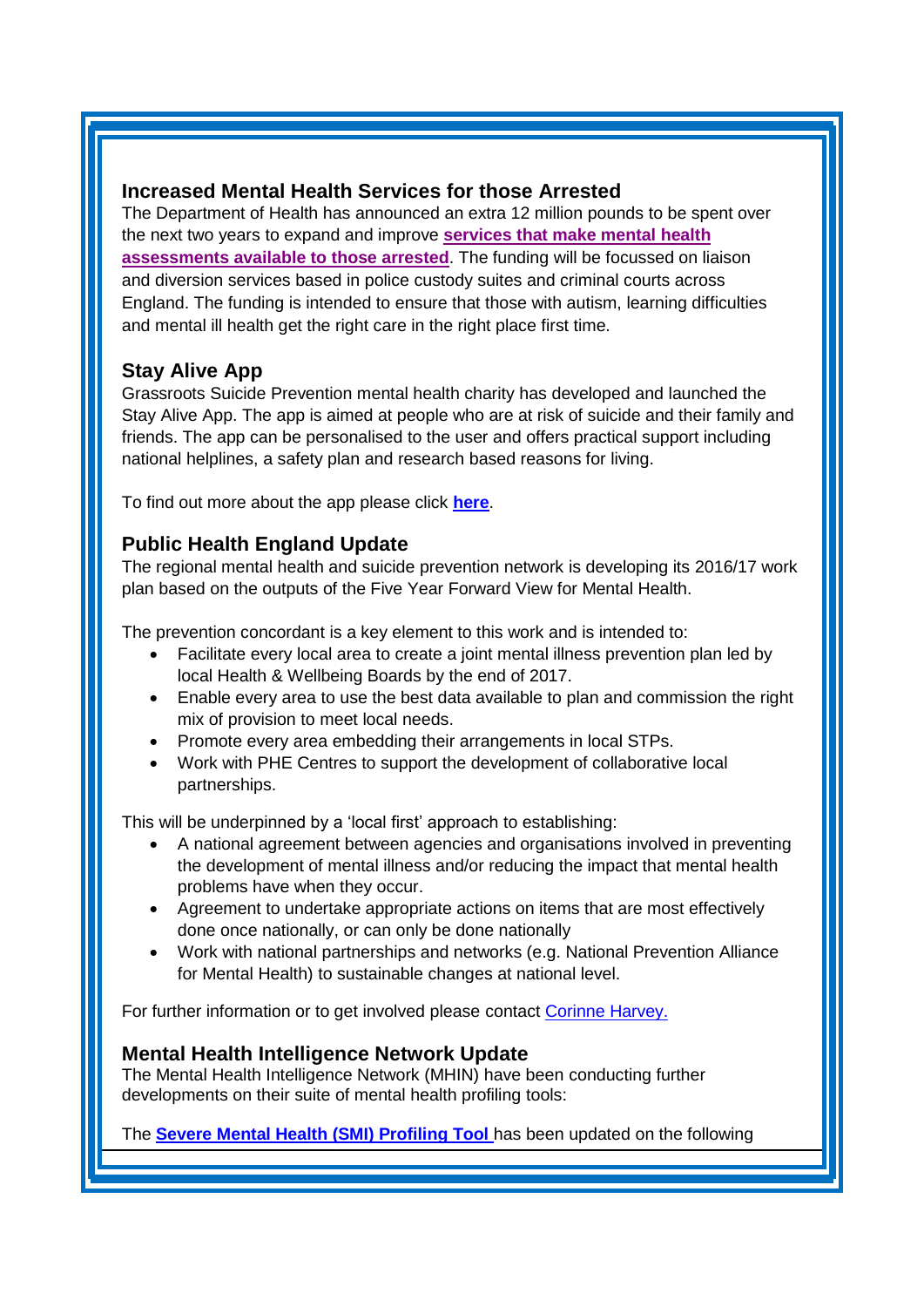domains: early intervention in psychosis, follow-up after discharge from CPA, gate-kept admissions to acute wards.

The **[Common Mental Health Disorders \(CMHD\) Profiling Tool](http://fingertips.phe.org.uk/profile-group/mental-health/profile/common-mental-disorders)** has received eleven updates to IAPT information and the following two prescribing metrics have also been updated:

- In the Services domain there have been six indicators updated for the third quarter of 2015/16 / December 2015, including indicators on access to services, referral rates and treatment rates.
- In the Quality and Outcomes domain there have been eleven indicators updated for the third quarter of 2015/16 / December 2015, including indicators on recovery and reliable improvement rates, non-attendance rates, data completeness, waiting times and numbers of attended treatments

#### <span id="page-2-0"></span>**Mental Health Training**

**IAPT Training:** The Northern School of Child and Adolescent Psychotherapy (NSCAP) have been commissioned to provide adult IAPT training in Leeds throughout 2016/17. The training is free for candidates based in the Yorkshire and the Humber and North West regions. For more information regarding the training courses available please click **[here](http://www.nwppn.nhs.uk/index.php/component/content/article/16-news/1374-adult-iapt-trainings-2016-17)**.

**Essentials of Personal Health Budgets (PHB):** NHS England is offering training on the basics of what a PHB is; the legal position, general information on support planning, the basic process and evidence/outcome examples. The training is aimed as a general introduction to PHBs for people/clinicians with limited knowledge of PHBs, those needing a general awareness or those new to the organisation and PHBs. Bookings can be made **[here](https://www.events.england.nhs.uk/nhsengland/frontend/reg/thome.csp?pageID=45474&eventID=205&traceRedir=2&eventID=205)**.

**Perinatal Mental Health eLearning:** Health Education England (HEE) has worked with a range of stakeholders to develop five new eLearning modules. The modules are intended to help staff recognise the signs of perinatal mental health issues and provide better understanding. The modules have been designed specifically for those healthcare professionals who have contact with a mother or baby from the period prior to conception until the child is one year old. The modules can be accessed **[here](http://www.e-lfh.org.uk/programmes/perinatal-mental-health/)**.

### <span id="page-2-1"></span>**Life Chances Fund**

As mentioned in recent updates, The Government has recently announced the creation of the 'Life Chances Fund', to support local innovation in outcome-based commissioning approaches to address a number of thematic issues. The themes included in the funding are drug and alcohol dependency, children's services, early years, young people, older people's services and healthy lives.

Funding applications are open for proposals focused on children's services and tackling drug and alcohol dependency. For further information click **[here](https://www.gov.uk/government/news/80-million-boost-for-life-chances-fund-to-transform-lives-across-the-uk)**.

### <span id="page-2-2"></span>**Mental Health Reports and Resources Reports:**

The Westminster Commission on Autism has published: **[A Spectrum of Obstacles: An](https://westminsterautismcommission.wordpress.com/)**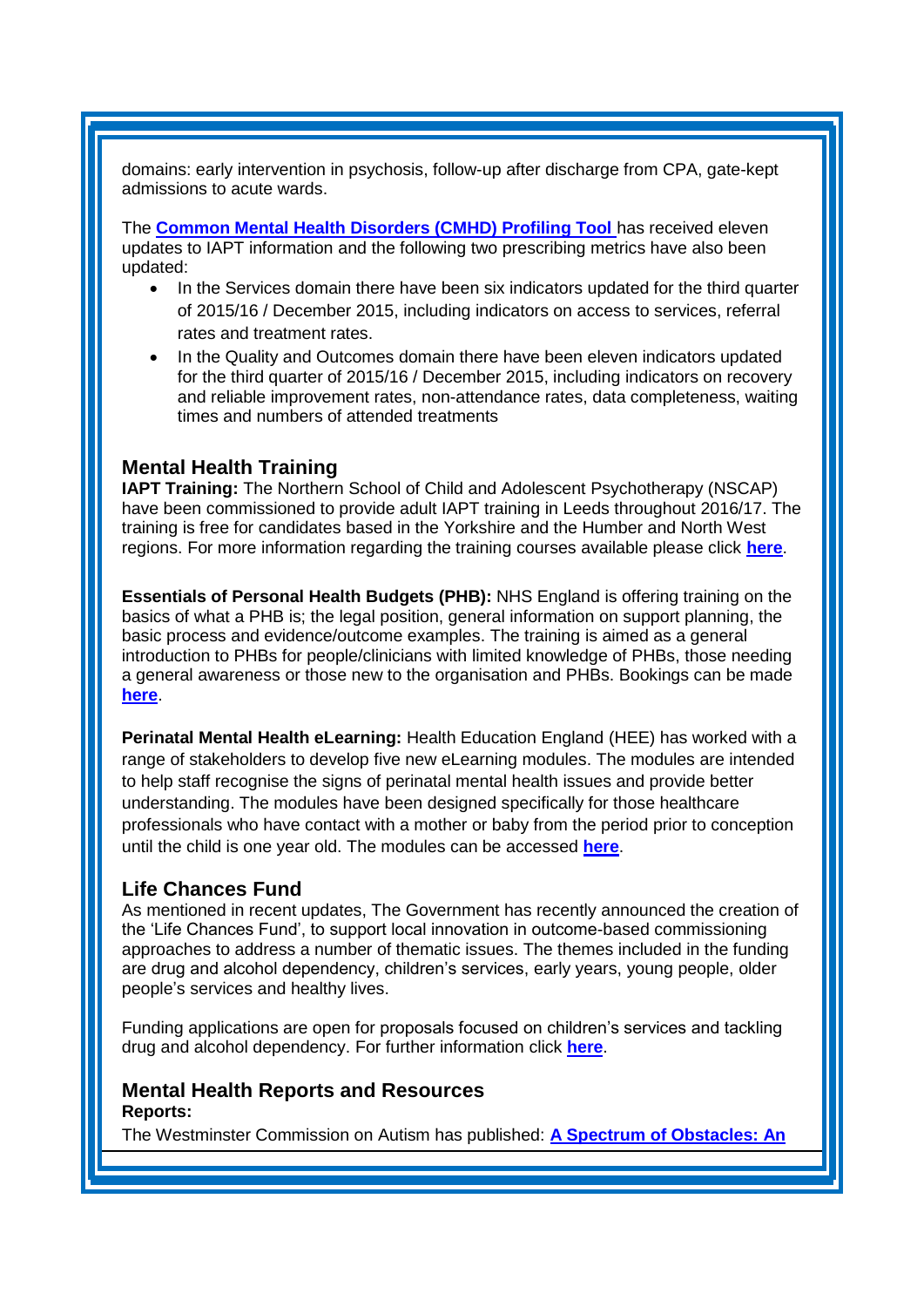**[Inquiry into Access to Healthcare for Autistic People](https://westminsterautismcommission.wordpress.com/)**. The report follows a seven month inquiry and a consultation of over 900 people. The report calls for improved access to healthcare for all autistic people.

The National Institute for Health Research (NIHR) has recently published the results of recent research into obsessive compulsive disorder (OCD). **[Managing Obsessive](http://www.nets.nihr.ac.uk/news/all/2016/managing-obsessive-compulsive-disorder-in-adults)  Compulsive [Disorder in Adults](http://www.nets.nihr.ac.uk/news/all/2016/managing-obsessive-compulsive-disorder-in-adults)** reviewed medications and psychotherapies. The research found that medications (selective serotonin reuptake inhibitors and clomipramine) are equally effective with one type not being better than another. Regarding psychotherapies, some were more effective than medication, but most of the patients were also taking stable doses of antidepressant medications before entering the reviewed studies. In summary the research concluded that using psychotherapies and medication together seems to be the best option for patients with OCD.

The Healthcare Quality Improvement Partnership (HQIP) and the Royal College of Psychiatrists have published the **[Early Intervention in Psychosis Audit](http://www.hqip.org.uk/resources/report-of-the-early-intervention-in-psychosis-audit/)**. This audit aims to establish a baseline position regarding the ability of services to provide timely access to all the interventions recommended by NICE in line with local demand. The audit shows that only 41% of first episode patients were offered Cognitive Behavioural Therapy (CBT) for psychosis and only 31% of families were offered Family Interventions.

The Centre for Mental Health has published **[Traumatic Brain Injury and Offending: An](https://www.centreformentalhealth.org.uk/traumatic-brain-injury)  [Economic Analysis](https://www.centreformentalhealth.org.uk/traumatic-brain-injury)**. The report provides an analysis of the costs of traumatic brain injury (TBI), with particular reference to the links between TBI and crime. It finds a head injury doubles the risk of later mental health problems, even in people who had no prior history of mental ill health.

The Local Government Association has recently released a new report: **[Best Start in](http://www.local.gov.uk/web/guest/media-releases/-/journal_content/56/10180/7885952/NEWS)  [Life](http://www.local.gov.uk/web/guest/media-releases/-/journal_content/56/10180/7885952/NEWS)**. The report states that one in five mothers during pregnancy or in their first year after birth experience depression and anxiety or, in extreme cases, post-birth psychosis. The report argues that interventions need to be made at this critical stage to reduce the chances of mental illness developing in children.

The Local Government Association has also published **[Transforming Care: Must Know](http://www.local.gov.uk/web/guest/publications/-/journal_content/56/10180/7907476/PUBLICATION)  - [Children's and Adults' Services](http://www.local.gov.uk/web/guest/publications/-/journal_content/56/10180/7907476/PUBLICATION)**. The report is aimed at staff that have responsibility for learning disability and mental health services. The report provides information on safeguarding and promoting the wellbeing for people of all ages who have autism, learning difficulties of mental ill health.

#### **Resources:**

The Social Care Institute for Excellence has released a new video resource: **[Using the](http://www.scie.org.uk/mca/introduction/using-mental-capacity-act)  [Mental Capacity Act](http://www.scie.org.uk/mca/introduction/using-mental-capacity-act)**, which explains the five key principles of the Act, how they work in practice and how it protects the right to make choices for people who need the Act.

The Mental Health Foundation has published **[The Amaan Project Resource:](http://www.mentalhealth.org.uk/publications/amaan-project-resource-information-about-mental-health-and-ways-look-after-your)  [Information about Mental Health and Ways to Look After your Wellbeing](http://www.mentalhealth.org.uk/publications/amaan-project-resource-information-about-mental-health-and-ways-look-after-your)**. The resource is particularly aimed at asylum seeking and refugee women to assist them in better understanding what mental health is and provide a toolkit to help them establish ways to help themselves and others.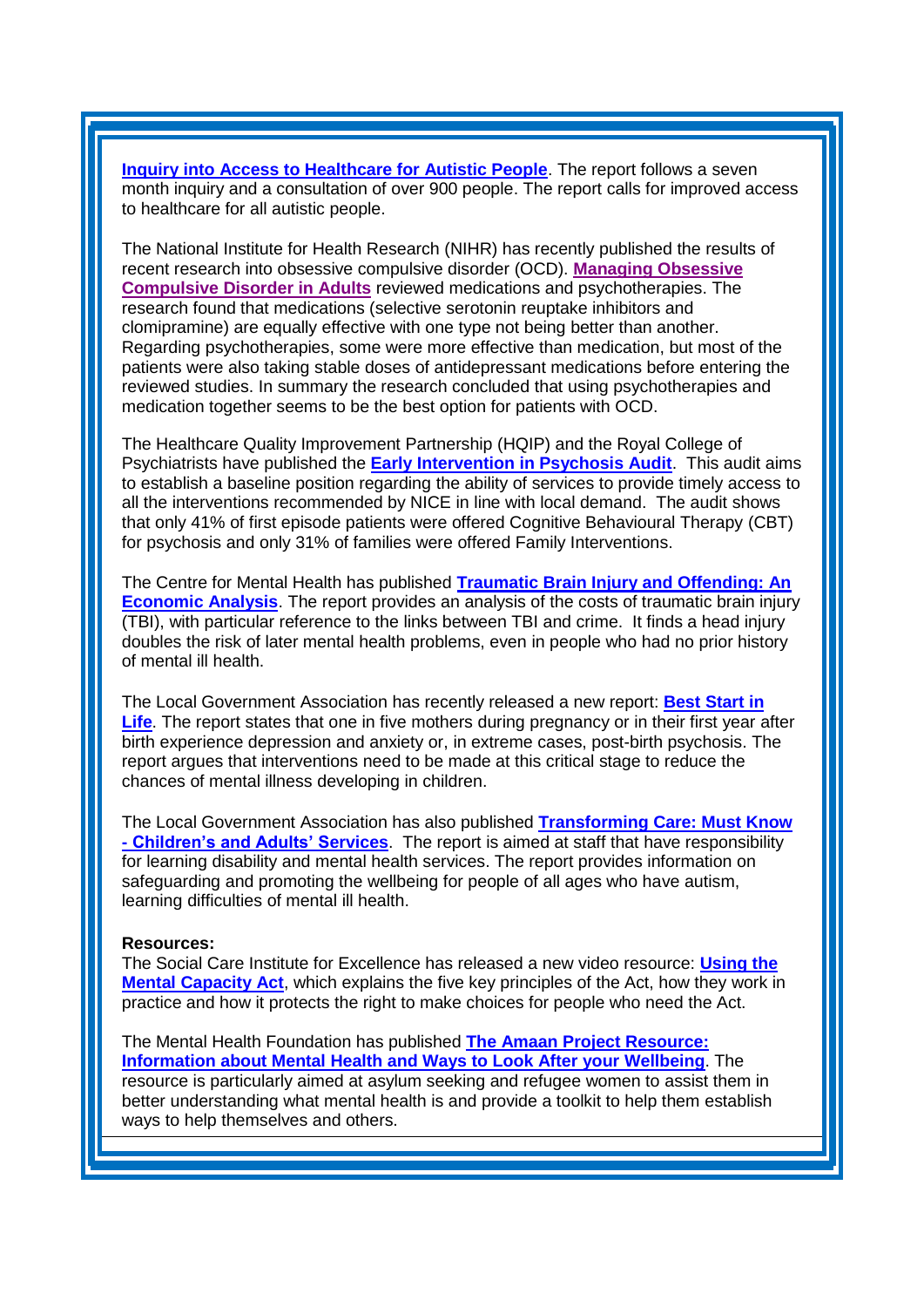#### **Guidelines:**

The Scottish Intercollegiate Guidelines Network (SIGN) has published Sign Guideline 145 **Assessment, Diagnosis [and Interventions for Autism Spectrum Disorders](http://www.sign.ac.uk/guidelines/fulltext/145/index.html)** (ASD). The guideline provides recommendations based on the assessment, diagnosis and interventions for children, young people, adults and older adults with ASD. It also covers clinical interventions and service provision and makes recommendations for further research.

### <span id="page-4-0"></span>**Mental Health Statistics**

The following statistics have recently been released please click on the links to review further:

- **[Improving Access to Psychological Therapies Report:](http://www.hscic.gov.uk/catalogue/PUB21229)** April 2016 Final, May 2016 Primary and Quarter 4 2015/16[.](http://www.hscic.gov.uk/catalogue/PUB20526)
- **[Learning Disability Services Monthly Statistics:](http://www.hscic.gov.uk/catalogue/PUB20526)** Commissioner Census, June [2016.](http://www.hscic.gov.uk/catalogue/PUB20526)
- **[Mental Health Services Monthly Statistics](http://www.hscic.gov.uk/catalogue/PUB20526)**: April 2016 Final, May 2016 [Provisional.](http://www.hscic.gov.uk/catalogue/PUB20526)

#### <span id="page-4-1"></span>**Dates for your Diary**

- Wednesday 2 November, 10:00-13:00, **Yorkshire and the Humber IAPT Providers Network**, venue to be confirmed.
- Thursday 17 November, 13:00-16:00, **Yorkshire and the Humber EIP Network**, venue to be confirmed.

**If you would like to attend, or require further information, please email [sarahhope2@nhs.net.](mailto:sarahhope2@nhs.net)**

 **SafeTALK Course**, which aims to teach participants four basic steps to recognise if someone is having thoughts of suicide and how to connect them with resources that can help. Available on various dates throughout 2016.

#### **For further information, and to check course availability, email: [wdu@york.gov.uk](mailto:wdu@york.gov.uk) or visit the website [here.](http://www.yorkworkforcedevelopment.org.uk/)**

- Thursday 1 September, 08:30-16:30, **Perinatal Mental Health for Healthcare Professionals**, South Bank University, London. To book your place click **[here.](https://www.eventbrite.co.uk/e/perinatal-mental-health-for-healthcare-professionals-tickets-26073083294?aff=es2)**
- Wednesday 7 September, 09:30-16:00, **Innovations in Early Intervention in Psychosis,** Holiday Inn, Manchester. To book your place click **[here.](http://www.sbk-healthcare.co.uk/Home/Title/2150/Innovations-in-Early-Intervention-in-Psychosis)**
- Wednesday 14 September, 09:30-16:30 **North of England PWP Conference: Developing the Evidence Base for Low Intensity Interventions,** York Racecourse. To book your place click **[here.](http://www.nwppn.nhs.uk/index.php/events/14-09-16-north-of-england-pwp-conference)**
- Wednesday 9 and Thursday 10 November, **7 th Annual Culture and**